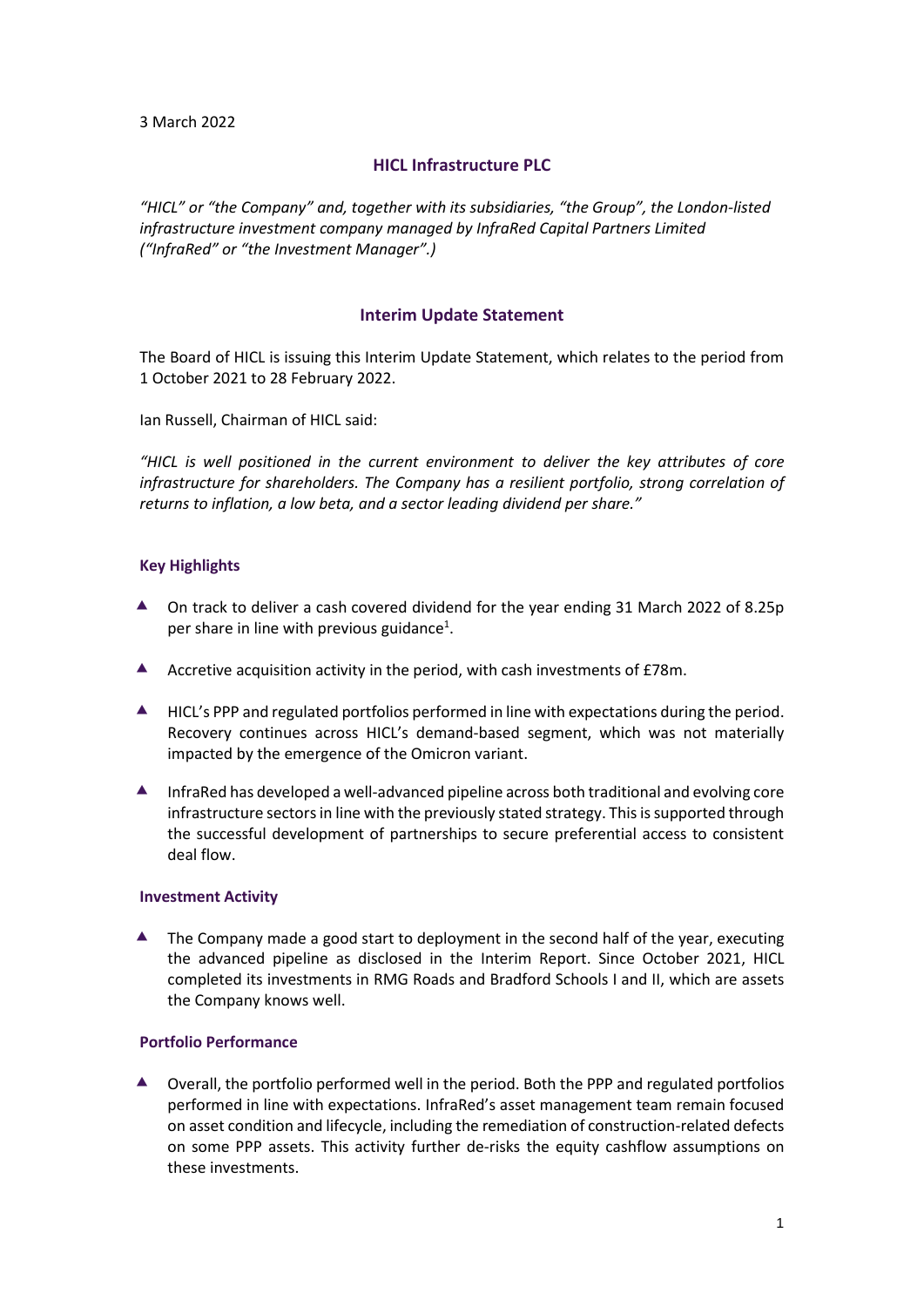- Traffic on the A63 Motorway (France) remained moderately above pre-Covid levels during the period, demonstrating the resilience of this strategically located asset. The Northwest Parkway (USA) has continued its gradual recovery, with traffic over the two-week period to 26 February 2022 reaching 85% of pre-Covid levels.
- $\blacktriangle$  Between the start of the period and mid-December 2021, High Speed 1 ("HS1") continued to experience a recovery in international train path services. In the four-week period to 12 December 2021, Eurostar services were running at 55% of pre-pandemic levels, ahead of the September 2021 forecast assumption. Encouragingly, international border restrictions, re-introduced in late December 2021 in response to the Omicron variant, did not have a material impact on HS1's performance, with international train path bookings at 55% of pre-Covid levels in the two-week period to 26 February 2022. Domestic services represented c. two-thirds of HS1's pre-Covid train path revenues and the company continues to benefit from the contractual underpin from the Department for Transport, which guarantees 96% of these pre-Covid domestic track access revenues.
- ▲ During the period, Ofwat published its annual Service Delivery Report which seeks to assess the overall performance of water companies in England and Wales. Affinity Water was categorised as having stepped up to the challenge set in the PR19 Final Determination, demonstrating that the company is delivering for customers and the environment.
- The Investment Manager notes the announcement in the period of Bouygues S.A.'s acquisition of Engie's services unit, Equans. Expected to complete in the second half of 2022, the transaction would significantly increase HICL's counterparty exposure to the Bouygues Group. The Investment Manager remains comfortable with this increased exposure given the credit quality of Bouygues S.A. and its track record of performance across the HICL portfolio.

## **Financial Performance and Dividends**

- ▲ HICL's resilient portfolio continued to perform well in the period and the Company is on track to deliver a strong performance for the full year.
- ▲ The Company remains on track to deliver its target dividend of 8.25p per share for the financial year to 31 March 2022<sup>1</sup>, and the Board reiterates a target dividend of 8.25p per share for the financial year to 31 March 2023<sup>1</sup>. The Company expects the dividend for the year to 31 March 2022 to be cash covered.
- Considering the current inflation environment, the Company is reviewing the appropriateness of its short-term inflation assumptions ahead of its year-end. The Company is well placed to deliver increased returns in a higher inflationary environment due to its strong inflation correlation, where HICL's return would increase from 6.6% to 7.4% if inflation was 1% higher in all future periods<sup>2</sup>.
- Although the environment for infrastructure investment remains extremely competitive, current evidence indicates that HICL's weighted average discount rate remains appropriate.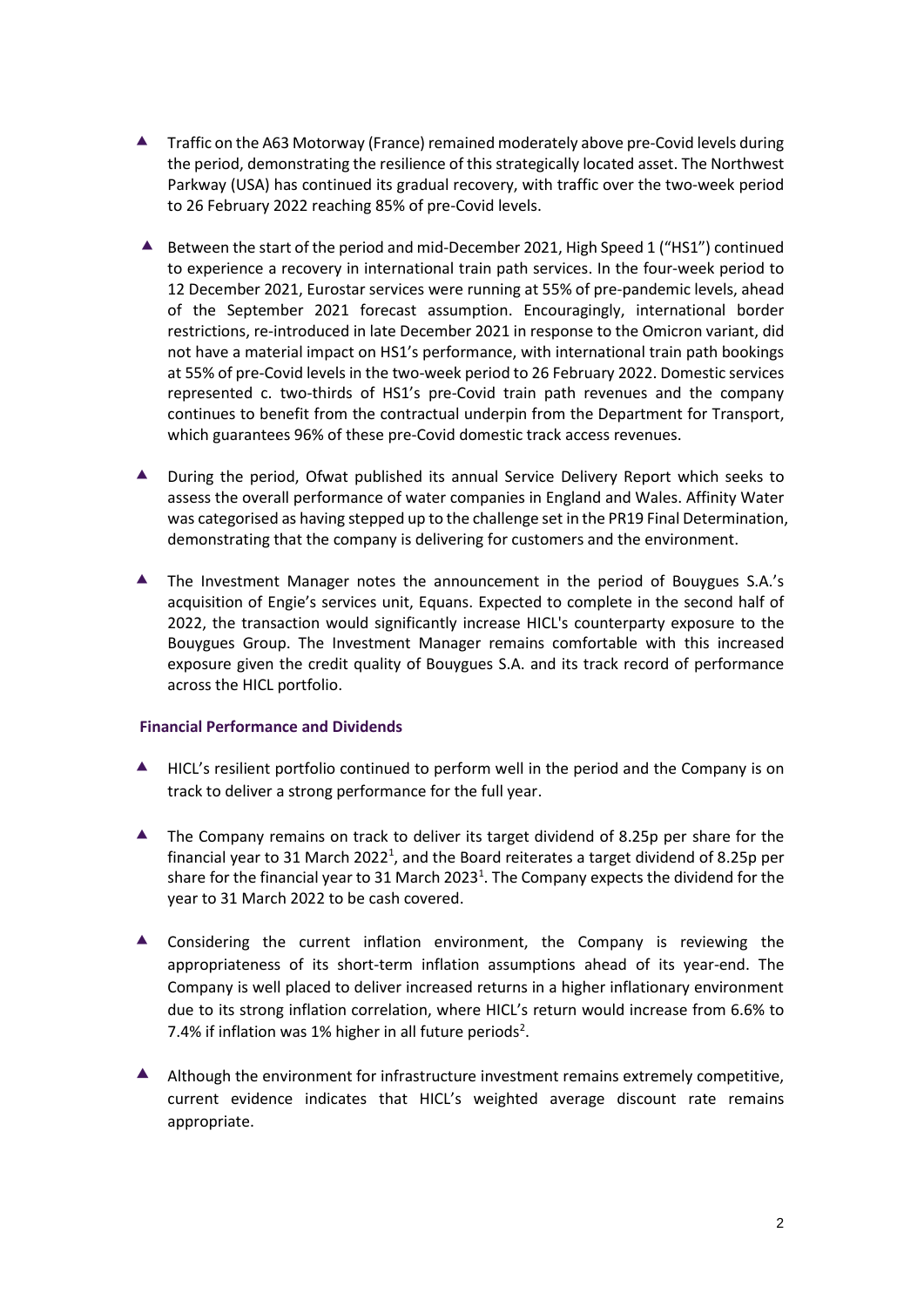### **Governance**

A As announced in September 2021, Mr Mike Bane will succeed Mr Ian Russell as Company Chair, effective at 31 July 2022. In addition, Mr Bane will assume the roles of Nomination Committee Chair and Market Disclosure Committee Chair. Further, and in accordance with the Company's Board succession plan, Ms Rita Akushie has been selected to succeed Ms Susie Farnon in the role of Audit Chair, with Ms Frances Davies selected to Chair the Remuneration Committee. All appointments will be effective from 31 July 2022, subject to the Directors retiring and offering themselves for re-election at the 2022 AGM in line with previous years.

## **Sustainability**

- $\blacktriangle$  In January 2022, InfraRed successfully launched its annual ESG survey across the HICL portfolio with enhanced data collection. The survey provides the underlying data for HICL's sustainability metrics and targets, and this year's additional information will enable HICL to further align reporting to SFDR requirements, specifically with respect to the mandatory Principal Adverse Impact Indicators<sup>3</sup>.
- A As part of its net zero commitments, InfraRed has commenced the process of quantifying the carbon emissions, including Scope 3, for HICL's entire portfolio, and has engaged an expert third-party ESG consultant to support this measurement exercise.

## **Market and Outlook**

- The outlook for infrastructure investment in 2022 remains positive. The Investment Manager notes the stable operating conditions across the portfolio, despite recent restrictions in response to the Omicron Covid-19 variant and the ongoing geopolitical events in Eastern Europe.
- HICL's vision to deliver strong social foundations, connect communities and support sustainable modern economies continues to guide the Company's acquisition focus. This ensures the appropriate emphasis on both traditional infrastructure sectors and those being driven by the modern economy.
- ▲ In line with the Company's focus on optimising portfolio construction and composition, the Investment Manager continues to assess the potential to make opportunistic, accretive disposals.
- The Investment Manager's differentiated origination capability, derived from its crossfund, international investment platform, continues to provide HICL access to less competitive situations; securing opportunities via partnerships and pursuing incremental investments, as demonstrated during the period.
- HICL's pipeline of core infrastructure assets remains healthy. This continues to be supported by strong trends driving significant infrastructure investment across communications infrastructure and the energy transition – where HICL maintains a selective and targeted focus – as well as attractive opportunities across traditional infrastructure sectors.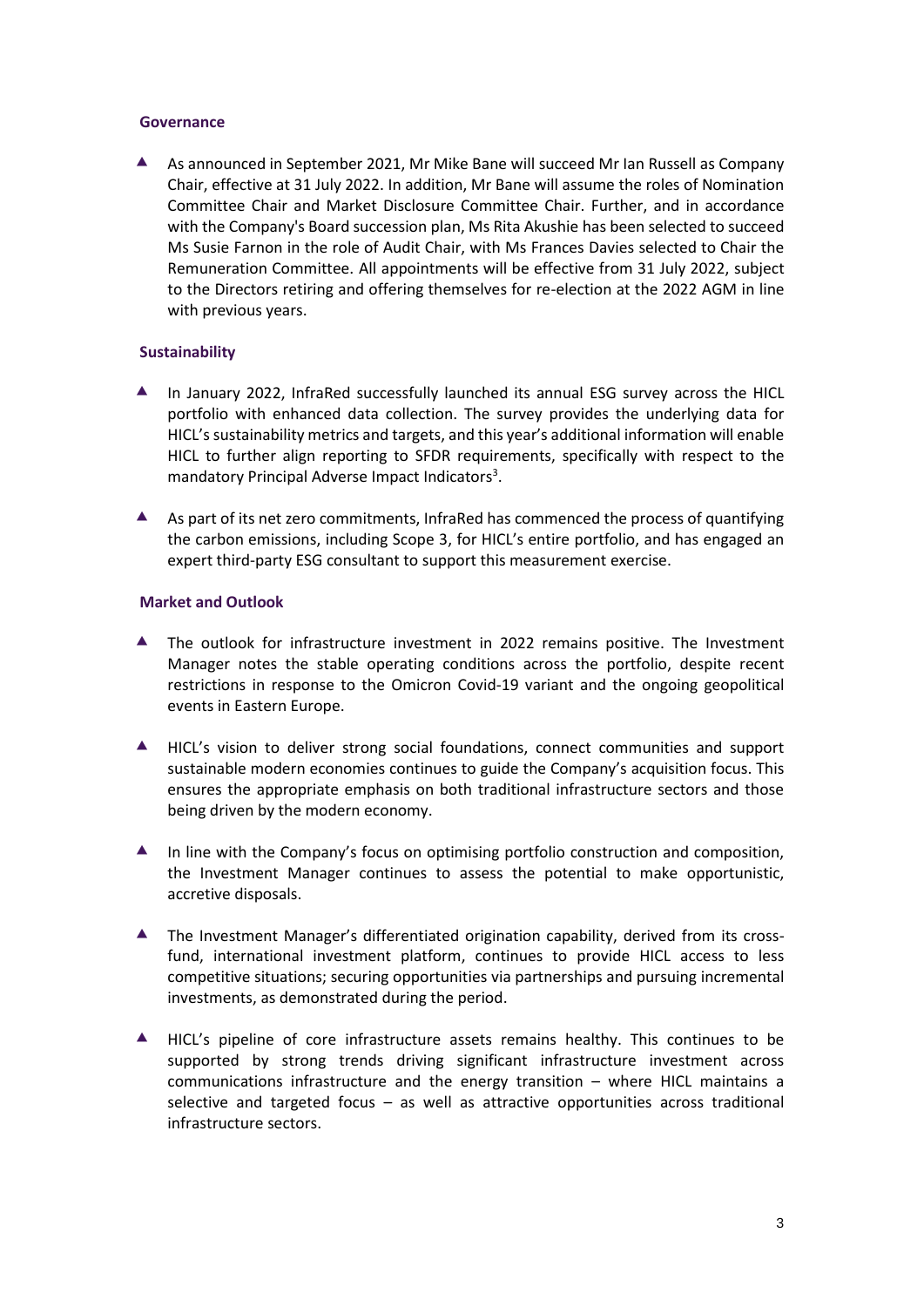- 1. This is a target only and not a profit forecast. There can be no assurance that this target will be met
- 2. Based on the weighted average discount rate of the portfolio as at 30 September 2021
- 3. [https://www.esma.europa.eu/sites/default/files/library/jc\\_2021\\_50\\_-\\_final\\_report\\_on\\_taxonomy](https://www.esma.europa.eu/sites/default/files/library/jc_2021_50_-_final_report_on_taxonomy-related_product_disclosure_rts.pdf)[related\\_product\\_disclosure\\_rts.pdf](https://www.esma.europa.eu/sites/default/files/library/jc_2021_50_-_final_report_on_taxonomy-related_product_disclosure_rts.pdf)

-Ends-

| <b>Enquiries</b>                                                                                                                  |                                       |
|-----------------------------------------------------------------------------------------------------------------------------------|---------------------------------------|
| <b>InfraRed Capital Partners Limited</b><br><b>Harry Seekings</b><br><b>Edward Hunt</b><br><b>Helen Price</b><br>Kirsty MacCallum | +44 (0) 20 7484 1800 / info@hicl.com  |
| <b>Teneo</b><br>Haya Herbert-Burns<br><b>Matthew Thomlinson</b><br>Jesse Mathews                                                  | +44 (0) 20 7420 3169 / HICL@teneo.com |
| <b>Investec Bank plc</b><br>David Yovichic                                                                                        | +44(0) 20 7597 4952                   |
| <b>RBC Capital Markets</b><br><b>Matthew Coakes</b>                                                                               | +44 (0) 20 7653 4000                  |
| <b>Aztec Financial Services (UK) Limited</b><br>Chris Copperwaite<br>Sarah Felmingham                                             | +44(0) 203 818 0246                   |

# **HICL Infrastructure PLC**

HICL Infrastructure PLC ("HICL") is a long-term investor in infrastructure assets which are predominantly operational and yielding steady returns. It was the first infrastructure investment company to be listed on the London Stock Exchange.